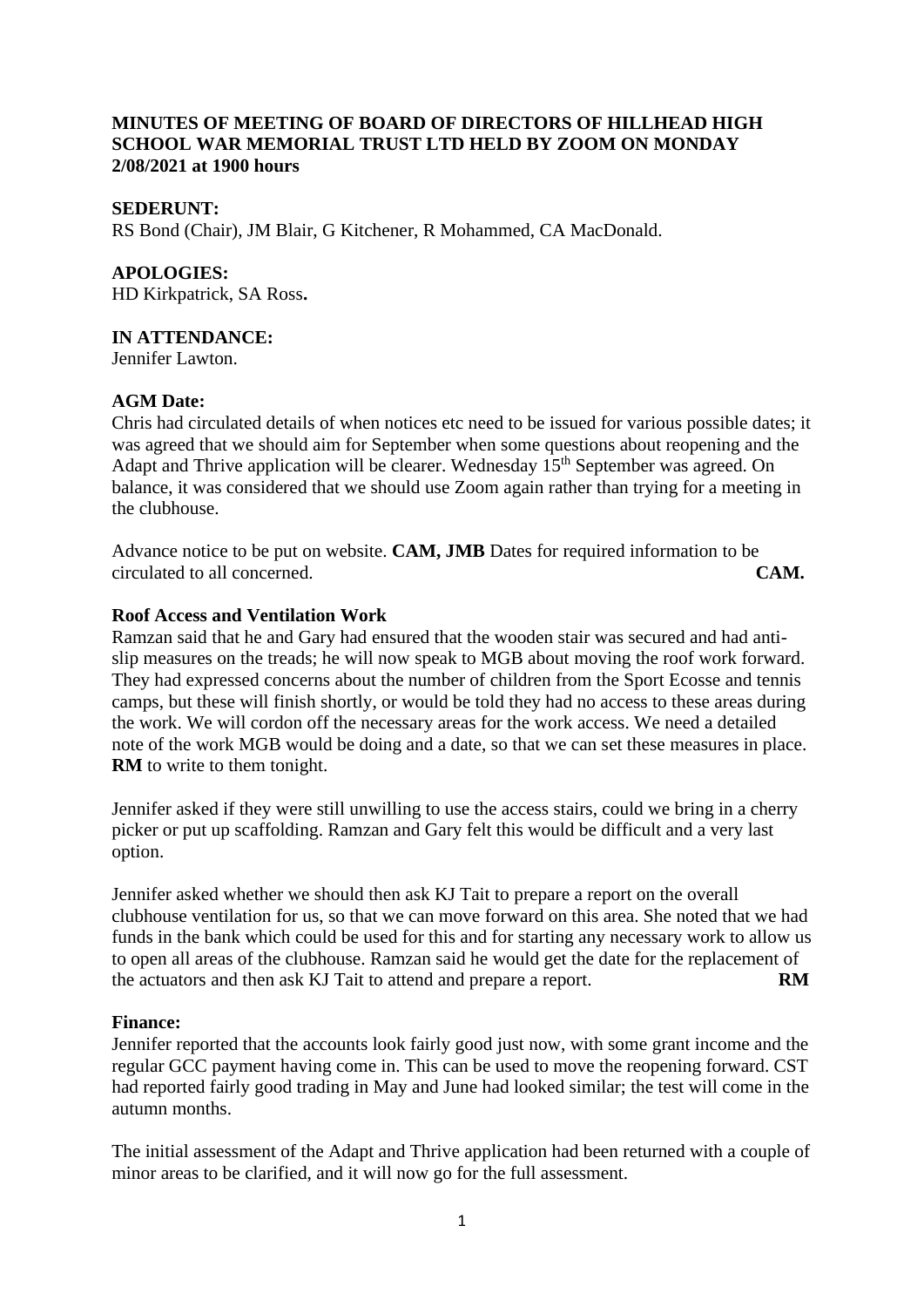The Business Planning Group has been looking at subscriptions – Jillian has collected figures from clubs and venues across the city (hire costs as well as memberships) and Alan has been working on different models with changes in different areas to see what best suits our type of operation. Jillian will discuss hire costs with Shona and Gary once her figures are complete.

Lizzie has removed the note on the website saying that Tennis is closed to new members at present, since numbers have settled.

## **Communication with Members:**

It was agreed that communication with the members was essential about how we are planning to reopen when government guidelines allow, and why things have not moved more quickly. We need to mention the problems with repairs to the ventilation system, and problems regarding ventilation on the upper floor with some areas having sealed windows. We should emphasise that our primary concern is to ensure that we are making safe use of all our facilities and that to this end we are taking professional advice. We will also remind members to follow all guidelines about hand sanitising and wearing masks inside. We should put a covering notice on the website, and send the final note to all members by e-mail. Richard will draft a notice and circulate for comment. **RSB**

#### **Gym:**

There have been problems with some of the machines, some of which Gary and Denise have fixed. We will ask Denise will prepare a spreadsheet showing the machines we have, any record of servicing, whether they should be replaced (some are old and spare parts can't be found), and any available replacement options and prices. **GK** to ask Denise.

All the equipment is now in the main area, and Denise feels numbers are stabilising. There had been a problem with one user not sanitising the equipment; a strongly worded letter has been sent.

Richard asked how the rugby would be accommodated in the main gym area. Gary said that a block booking had been set up at a specified time, and that rugby players were asked to use this time for their training and to do any extra by individual booking. Overall, the booking system is working well.

#### **Bins:**

Jacqui has replied to our letter about the bins, and things seem to have improved. However she identified some other problems with contamination of their supply bin. At the moment, this seems to have been sorted.

#### **West Door:**

Gary said that there seems to be a problem with the timer on the west door. Richard said he would ask Keith Fowler about adjusting the settings, since he had been involved in the original installation. **RSB** We could also ask MGB if Keith can't help.

#### **Lions Coverage:**

There will be no television coverage this weekend. We will consider provision of tv once we reopen.

#### **Rugby Questions**: